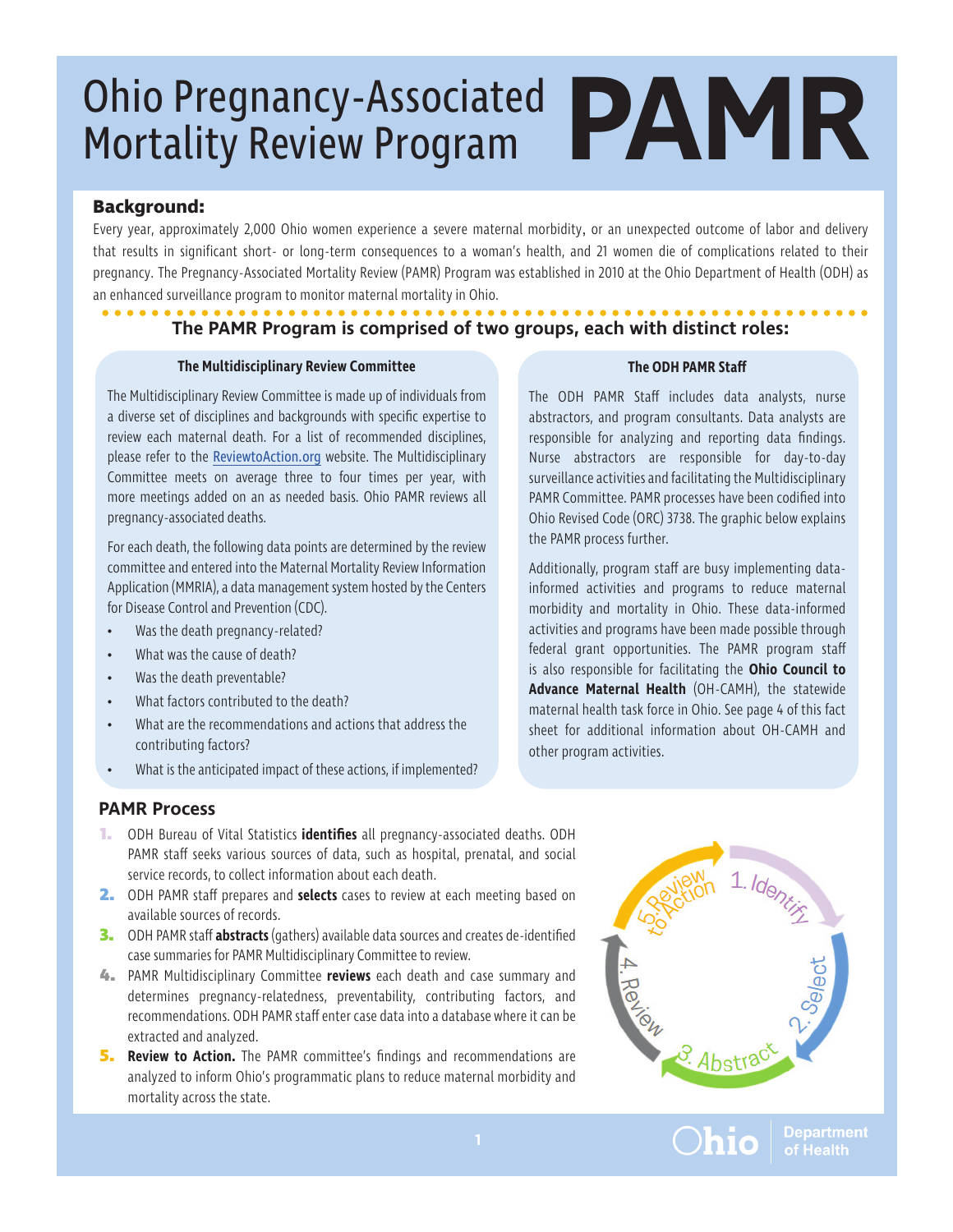## **Definitions**

**Pregnancy-Associated Death** The death of a woman while pregnant or within one year of the end of pregnancy, regardless of the cause.

p.

#### **Pregnancy-Related Death**

A death during pregnancy, or within one year of the end of pregnancy, from a pregnancy complication, a chain of events initiated by pregnancy, or the aggravation of an unrelated condition by the physiologic effects of pregnancy.

#### **Pregnancy-Associated but Not-related Death** A death during pregnancy or within one year of the end of pregnancy from a cause that is not related to pregnancy.

**Unable to determine**

### **These definitions help PAMR answer the question,**

"If the woman had not been pregnant, would she have still died?"

### **If the answer is no, then that death is considered pregnancy-related.**

### **PAMR Data Findings**

Pregnancy-Related Deaths in Ohio, 2008-2017

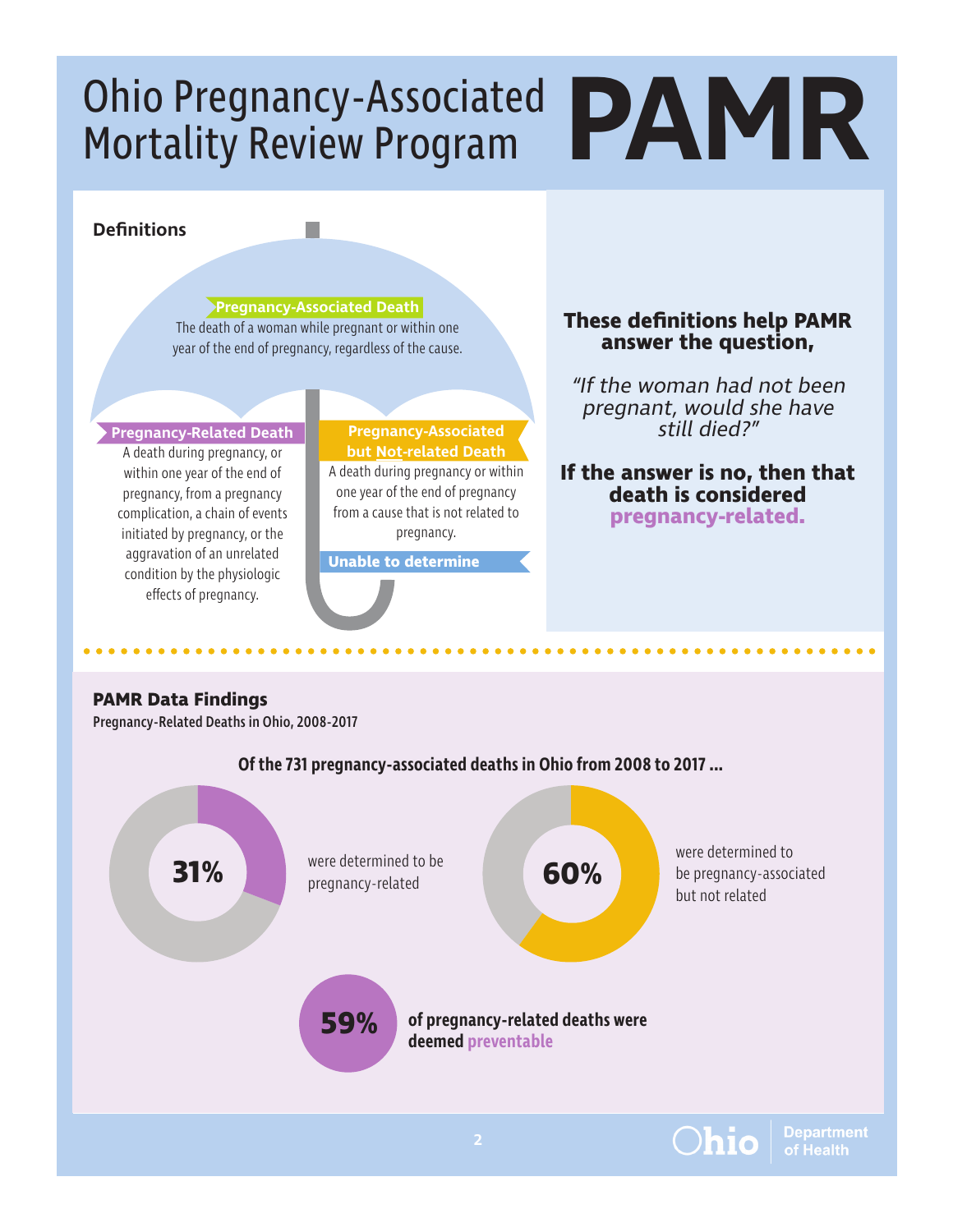

Note: Caution should be used in comparing U.S. and Ohio ratios as surveillance methods differ.

The pregnancy-related mortality ratio (PRMR) increased from 2012-2014 to 2015-2017 (Figure 1). Contributing to this increase was the implementation of new criteria<sup>1</sup> to determine the pregnancy-relatedness of unintentional overdose and suicide deaths, which focuses more on the possible aggravation of mental health conditions during pregnancy and in the postpartum year. Only a sample of 2015-2016 deaths were fully reviewed. If all 2015-2016 deaths were fully reviewed it is possible that the corresponding PRMRs for those years could be higher; however, it is unlikely because the new criteria to determine pregnancy-relatedness were not implemented until 2017.

1 Adapted from the Utah Department of Health Perinatal Mortality Review.



**Department** of Health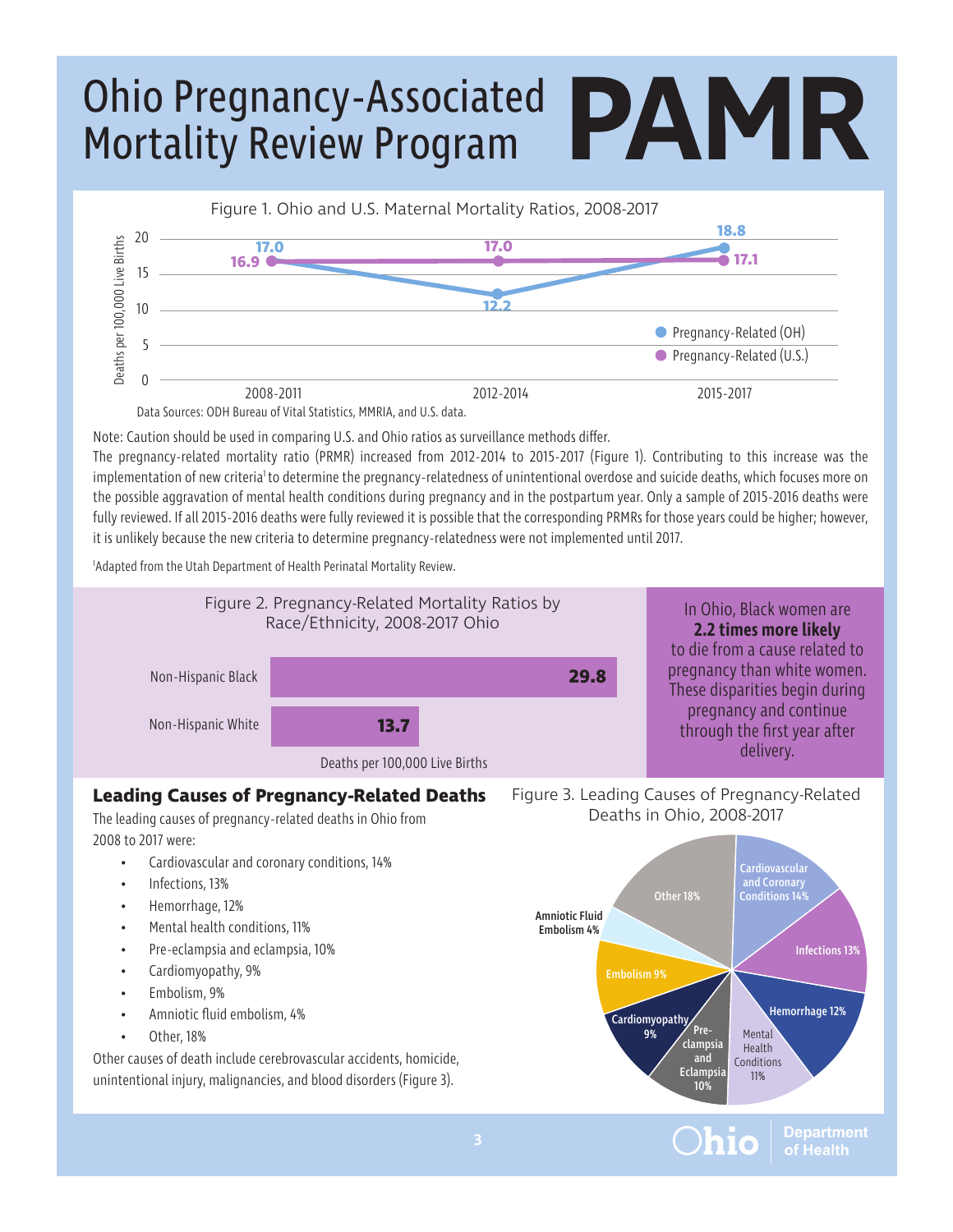## **Putting the PAMR Data Into Action**

ODH's Bureau of Maternal, Child, and Family Health (BMCFH) was competitively awarded funding from both the Health Resource Service Administration (HRSA) and the Centers for Disease Control and Prevention (CDC) to improve maternal health and reduce maternal morbidity and mortality. These grants bring a combined \$12.25 million to Ohio over the next four years to implement innovative strategies to address maternal health. These funding opportunities are supporting the implementation of the following initiatives:

**Department** nic of Health Ohio Council to Advance Maternal Health



**ALLIANCE FOR INNOVATION** ON MATERNAL HEALTH



 **Urgent Maternal Warning Signs Education**



**Managing Implicit Bias and Maternal Health**

Ohio Council to Advance Maternal Health (OH-CAMH) is a newly formed statewide maternal health task force. This group will use data from PAMR, Title V (federal maternal and child health grant program), State Health Improvement Plan, and other resources from OH-CAMH membership to develop and implement a statewide, maternal health strategic plan. This is a group of more than 80 community, local, and state organizations, as well as impacted individuals, focused on addressing maternal health in Ohio.

In October 2020, ODH partnered with the Ohio Hospital Association to join the national maternal health initiative, the Alliance for Innovation on Maternal Health (AIM). This program works through state teams, hospitals, and health systems to align national, state, and hospital level quality improvement (QI) efforts to improve overall maternal health outcomes.

**AIM Severe Hypertension in Pregnancy Bundle** — ODH is working with the Government Resource Center (GRC) to implement this bundle in all delivery hospitals across Ohio through 2024 to reduce preventable hypertension-related maternal morbidity/mortality. There are 34 delivery hospitals participating in the first wave of implementation. Hospitals included in the first wave represent various geographies, levels of maternal care, and diversity of births.

This QI activity focuses on teaching moms about severe symptoms that can occur during pregnancy or in the postpartum period that should never be ignored. Although the nature of this education is clinical, this messaging is being provided in non-clinical settings, such as in WIC clinics, through Home Visiting providers, and at Healthy Start sites to reach a wider audience of moms. Educating moms on recognizing prenatal and postpartum warning signs has the potential to prevent severe complications and save lives.

ODH is working with GRC and the Ohio chapter of the American Academy of Pediatrics (AAP) to implement this project based on a program developed by the Family Medicine Education Consortium IMPLICIT Network (Interventions to Minimize Preterm and Low birth weight Infants using Continuous quality Improvement Techniques). IMPLICIT Network is a framework that focuses on maternal health screenings at well-child visits. This is the first pediatric focused QI program to implement a nationally tested interconception care model in well-child visits for birth – 18 months.

Differences in the incidence and prevalence of health conditions and health status between groups are commonly referred to as health disparities. Unconscious beliefs, or implicit bias, can impact the work we conduct and contribute to these health disparities. The ODH PAMR program is hosting 26 implicit bias trainings between May 2020 and June 2022 with continuing education credit for women's health providers. These trainings will be offered to all the providers affiliated with the delivery hospitals participating in the AIM Hypertension Bundle. Trainings will also be open for registration for other women's health providers throughout Ohio.



**Department** of Health